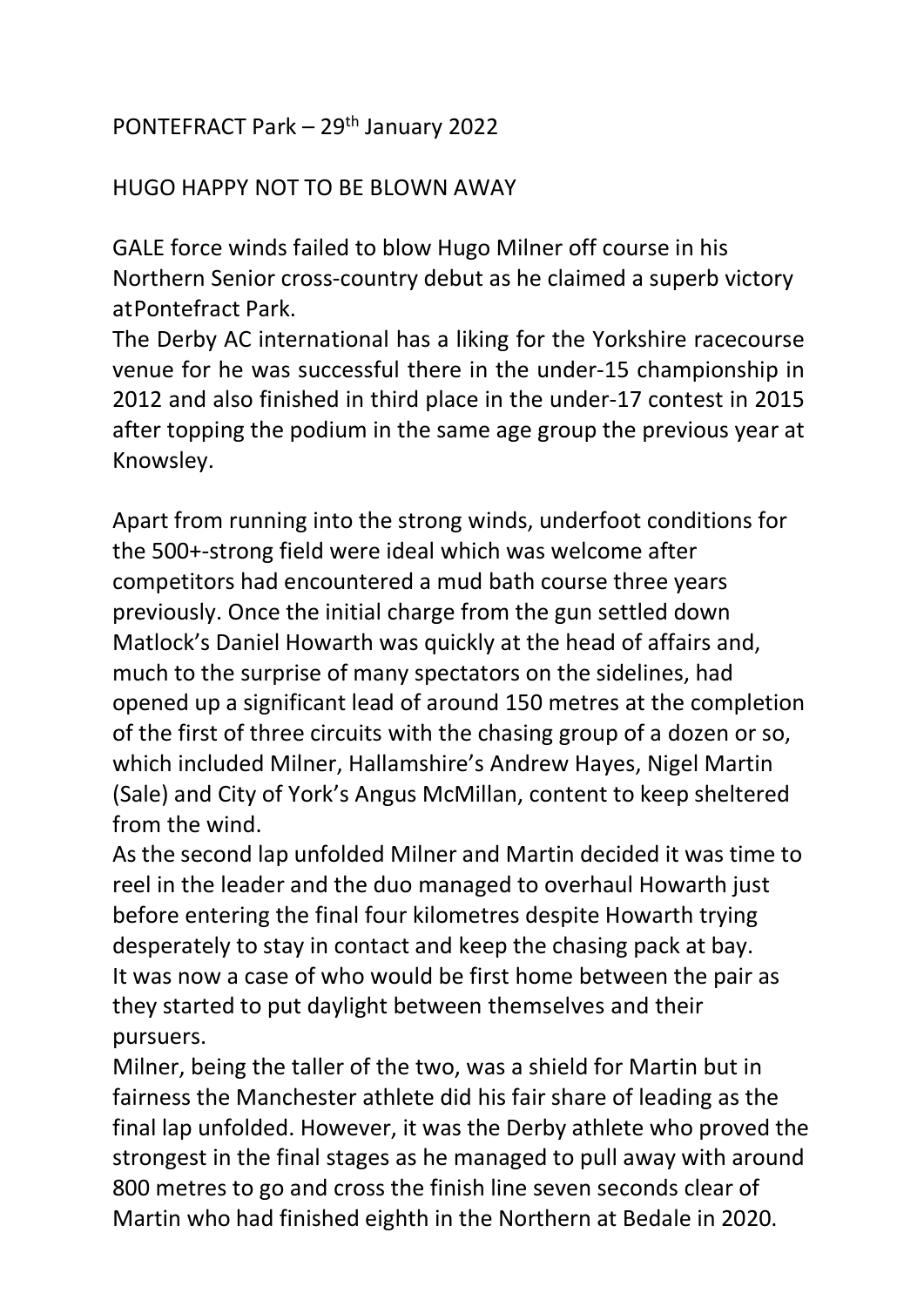Howarth, meanwhile, hung on strongly to claim the final podium spot which was a reward for an extremely brave early front-running effort.

Milner, who is set for a two-week sunshine break in Spain before setting his sights on the National and Inter-Counties, said after his winning performance: "Naturally, it was tough out there today but it's always nice to get a win, especially after finishing fourth in Belfast. After we caught Daniel it was a case of trying to get the better of Nigel on the last lap but he was really strong. He did his share of the work and at the end I was into my reserves to get away with the finish approaching.

A delighted Milner added : "No wonder it was tough for after crossing the line I checked my watch and it came up as 8.4 miles which is a bit longer than the advertised distance of 12.1k!" Haworth meanwhile, after being asked about his bronze medal performance, had this to say: "I just felt good so just went for it. I was 25<sup>th</sup> the last time and I was aiming for a top 10 this time but I'm more than happy with third."

In a close team contest, Salford, led by eighth-placed David Barratt, came out on top with 141 points, Leeds City finished runners-up just eight points behind with Hallamshire a mere two points further adrift in third place.

# SENIOR WOMEN

AFTER a fine fourth place in Belfast the previous week Ribble Valley's Eleanor Bolton topped the podium after only deciding to make the start line 24 hours earlier.

Despite that, the European Cross representative – she was  $26<sup>th</sup>$  in Dublin before Christmas – was always going to be one of the fancied competitors despite facing a strong line-up which included former National under-20 champion and Northern 2020 senior runner-up Georgia Taylor-Brown of Sale Harriers Manchester.

Competing over a distance of 8.05k, Bolton and Taylor-Brown were in the leading group going into the second and final lap together with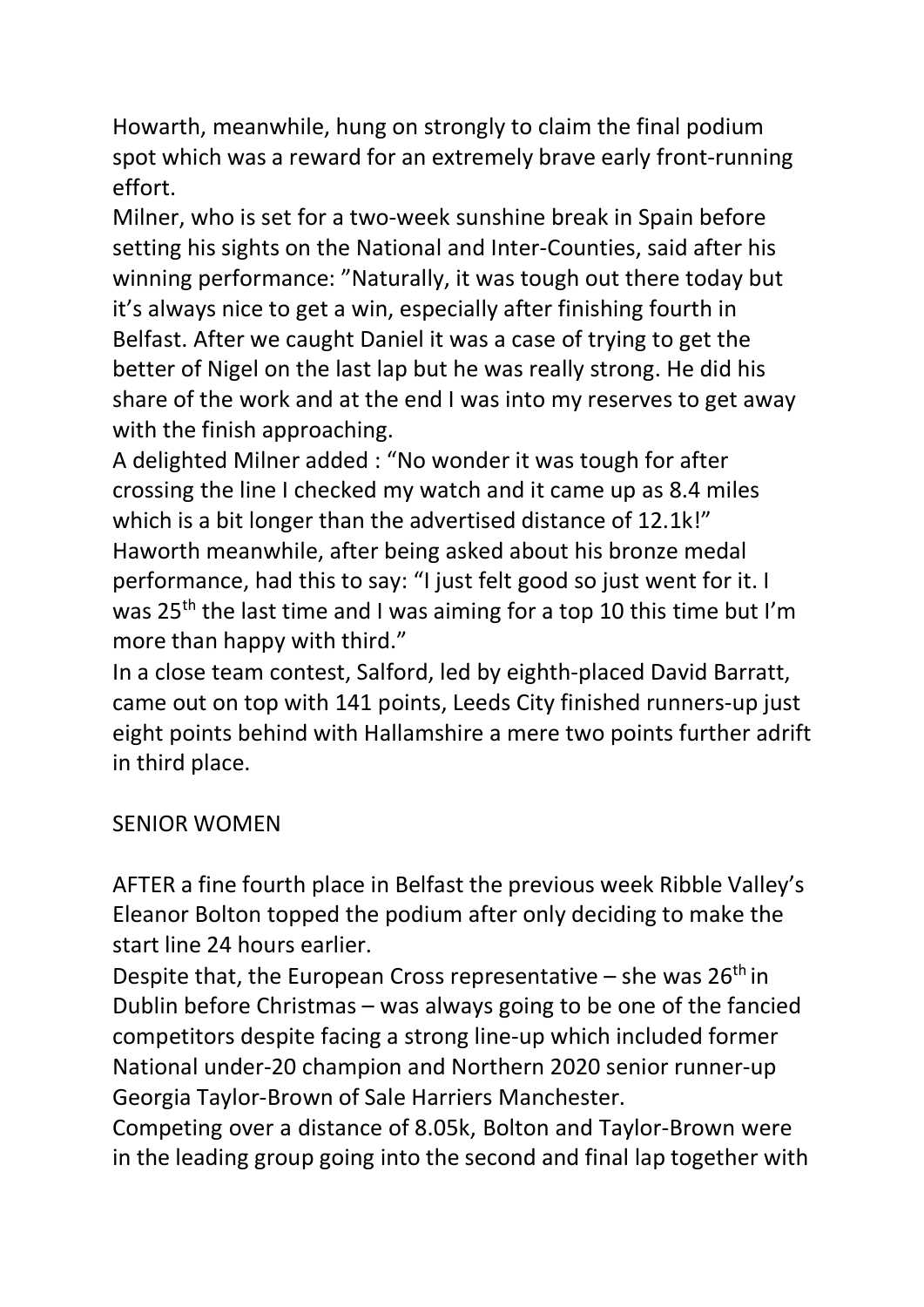Lauren Hayes (Hallamshire), Ilkley's Jemima Elgood and Sophie Tarver (Wirral).

And it was Bolton who proved the strongest on the run to the line after taking the lead with the finish in sight to come home six seconds ahead of Merseyside champion and fellow England representative Tarver with Olympic tri-athlete Taylor-Brown a further seven seconds adrift in third place after holding off Hayes in the run to the line.

After receiving her award, Bolton confessed it was touch and go whether she would take her chance after a busy January which had seen her competing every weekend leading up to the Northerns."It certainly was a late decision whether to take my chance or have a training session. So it proved to be a good decision for I went into the race with no pressure and it paid off."

#### UNDER-20 MEN

AFTER a superb third-place finish in the Scottish Inter District Championships in Irvine, Yorkshire senior champion Josh Dickinson was always the one to beat especially after being the title holder after his victory in Bedale in 2020.

In the early stages of the 8.05k contest Dickinson was joined by Lancaster and Morecambe's Rhys Ashton with a group of three around 100m adrift going into the final lap. Approaching the last kilometre Dickinson forged ahead impressively to come home well clear of Ashton with Middlesbrough's North East champion, Max Creasey, proving the strongest of the rest to claim third place. "I felt good throughout and left it as long as I dared before heading for home. It's nice to retain my title and it gives me confidence for the National – where he'll compete as a junior – and the Inter-Counties – where he'll be in the Yorkshire senior team." Chesterfield and District, led by fifth-placed Finlay Grant, won the team race ahead of Trafford and Vale Royal.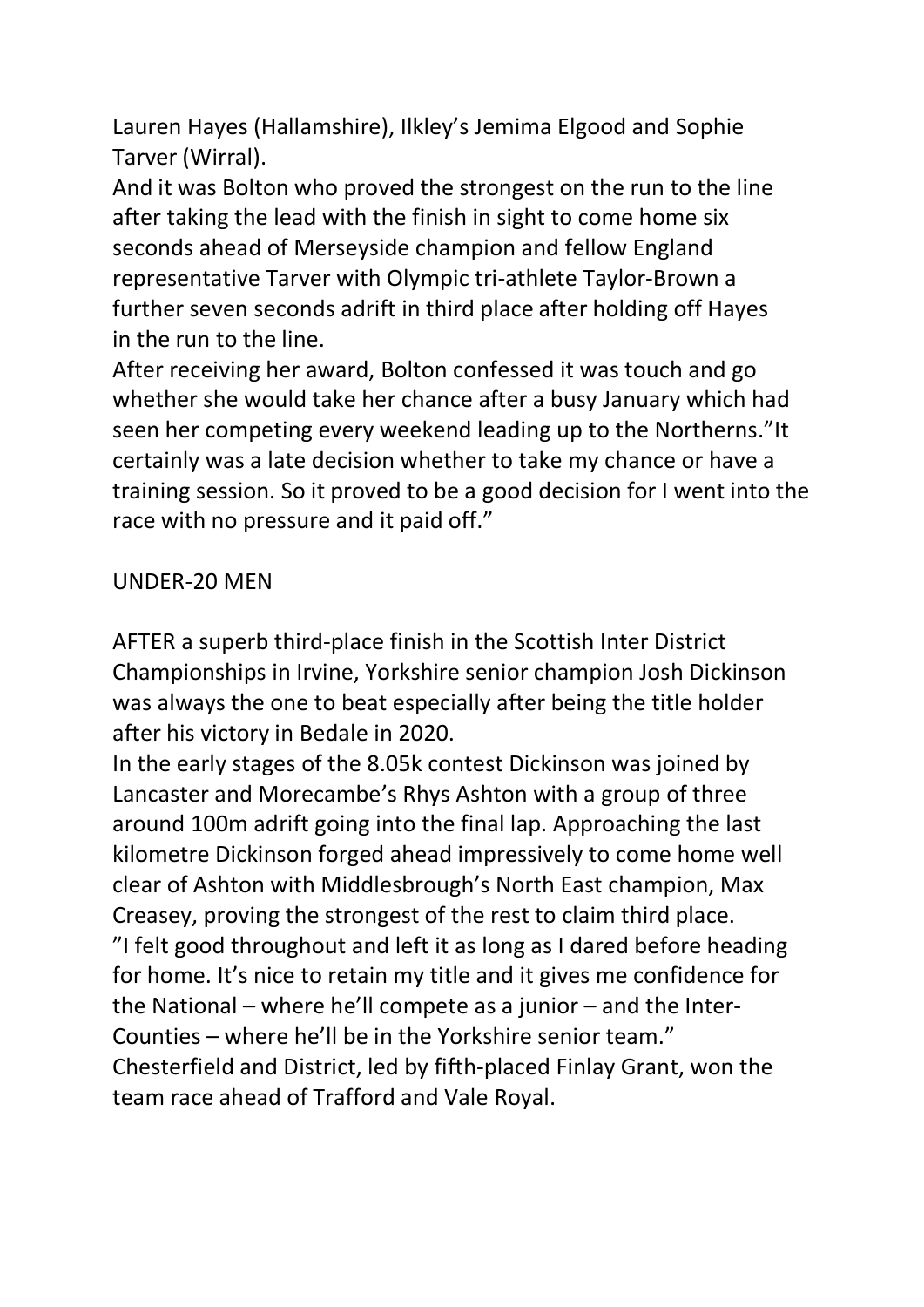## UNDER-20 WOMEN

HAVING her first competitive outing of the year Wakefield's Abbey Brooke proved strongest of all as she held off Samantha Mason (Salford) the recently-crowned Northern 3,000m Indoor champion, by three seconds with Wirral's Ellen Kearney, who had finished second behind Mason in Sheffield, completing the one-two-three. After getting her breath back Brooke confessed it was a tough contest saying: "It was very challenging due to the strong winds so I purposefully held back for I knew it would have been difficult if I had gone to the front too early and been out on my own." Liverpool, headed by 10<sup>th</sup>-placed Faye O'Hare, won the team title finishing ahead of Salford and Houghton Harriers.

### UNDER-17 MEN

AFTER a successful outing in the Belfast International Chorley ATC's Jacob Deacon led the field home to win comfortably by 13 seconds. After covering the first small lap there were at least 10 athletes together but as the race progressed with Deacon at the helm the group quickly began to break up with the Lancashire champion crossing the line ahead of Houghton's Brandon Pye with Trafford's James Knockton a close-up third.

After his success, Deacon said: "I was confident going into the race after winning the Lancs Championships and I knew the strong winds wouldn't bother me for I'm used to it where I come from!" Wirral, with 10<sup>th</sup> placed Elliott Savage their first counter, won the team title ahead of Morpeth and Gosforth

### UNDER-17 WOMEN

CUMBRIA champion Jess Bailey (Leven Valley) left it to the final kilometre before moving away from her main rival, GB junior representative, Ella Greenway of Cleethorpes AC. The pair were together with Bingley's Rebecca Flaherty at the conclusion of the first small lap before Bailey upped the tempo in the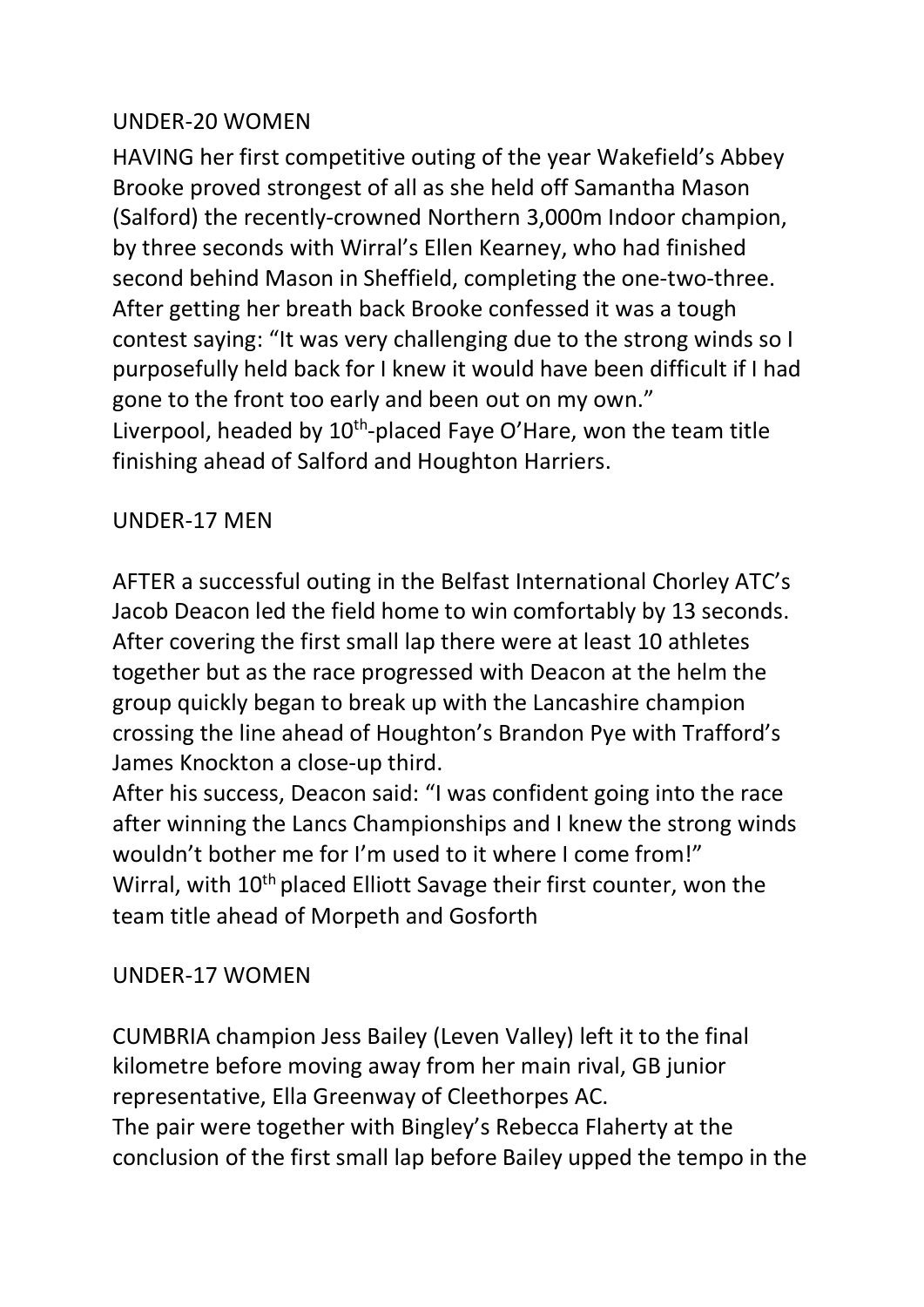closing stages to come home with a four-second cushion with Flaherty claiming the bronze award a further 10 seconds back. Bailey commented after her victory saying: " I didn't want to go too early so left it as late as I dared and I'm pleased that I did for the wind was so strong at times it took your breath away." Vale Royal, led home by sixth-placed Grace Roberts, won the team gold medals finishing ahead of Rotherham and North Shields Poly.

# UNDER-15 BOYS

CHESHIRE champion Robert Price came out on top after breaking away from his rivals on the only 'hill' on the course as Sale's Oscar Schofield, the Greater Manchester champion, claimed the runnersup award ahead of Preston's Lancashire champion, Matthew Clark. "Once I got away at the hill I was pretty confident I could go on and win,'' said Price after receiving his award.

Seventh-placed Louis Hatton led Wirral to team victory with Vale Royal edging out Keighley and Craven for the silver medals.

### UNDER-15 GIRLS

IT WAS a repeat one-two-three of the recent Yorkshire Championships with victory once again going to City of York's Lottie Langan who finished four seconds ahead of Lilia Harris with her Rotherham team-mate, Isabella Waugh finishing in third place. With ninth-placed Caitlin McCoy and Emily Bott (16<sup>th</sup>) backing up the silver and bronze medallists, it was a comfortable team victory for Rotherham as Stockport finished in second place and Salford third.

### UNDER-13 BOYS

SALFORD'S Evan Grime took up the running after the first kilometre and came home 10 seconds clear of Middlesbrough's North East champion Charlie Jones with Leigh's Thomas Amaral taking the scalps of his Cheshire County rivals to claim the bronze award.